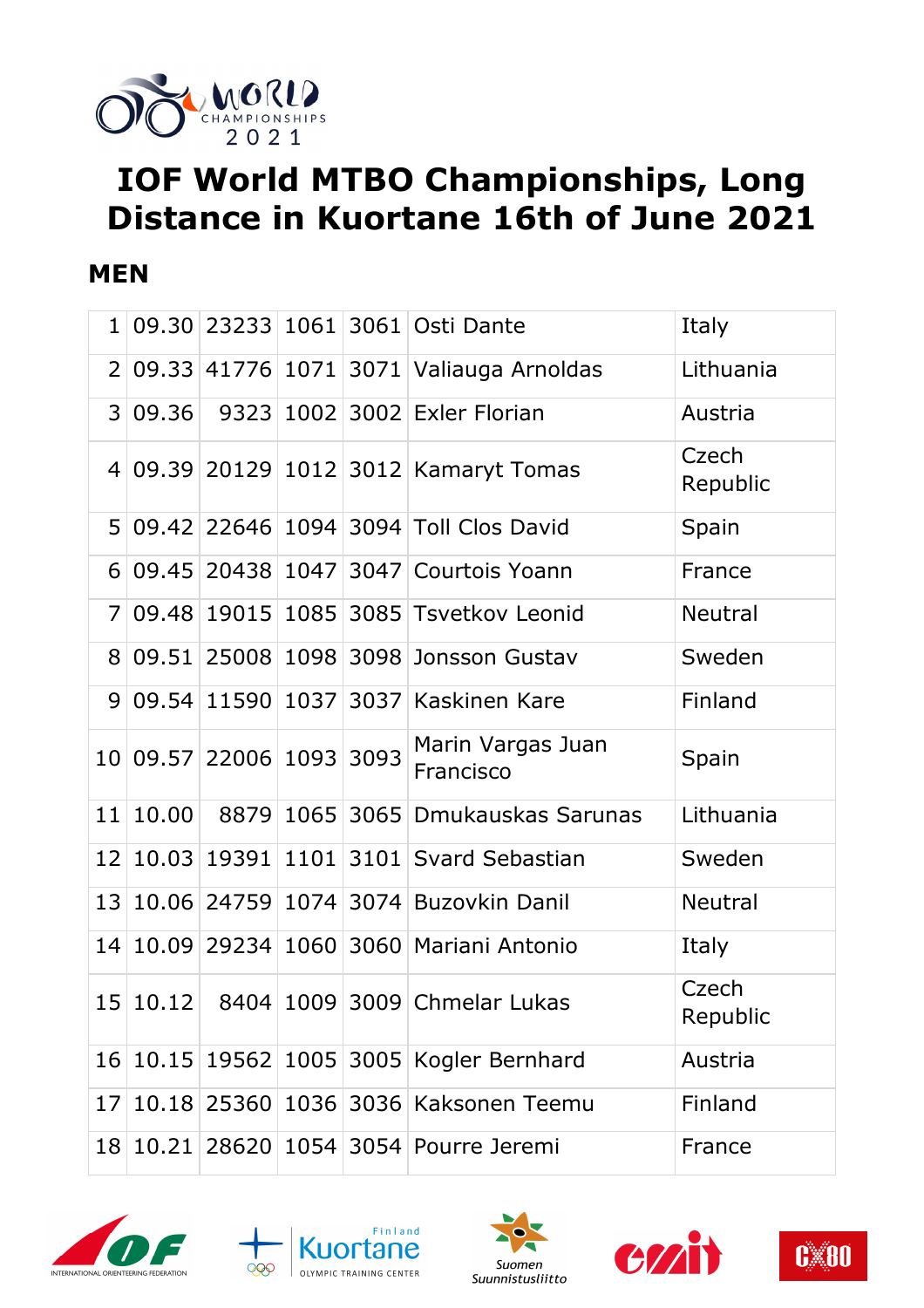

| 19              |       |             |  | 10.24 34212 1105 3105 Hotz Silas          | Switzerland       |
|-----------------|-------|-------------|--|-------------------------------------------|-------------------|
| 20              |       | 10.27 21281 |  | 1021 3021 Friis Oliver                    | Denmark           |
| 21              |       | 10.30 23061 |  | 1089 3089 Roothans Paul                   | Portugal          |
| 22              |       |             |  | 10.33 24832 1026 3026 Steinthal Thomas    | <b>Denmark</b>    |
| 23              |       | 10.36 11567 |  | 1029 3029 Karm Marek                      | Estonia           |
| 24              |       |             |  | 10.39 20294 1072 3072 Balev Yuri          | <b>Neutral</b>    |
| 25              |       |             |  | 10.42 28207 1053 3053 Pinsard Florian     | France            |
| 26              |       |             |  | 10.45 10305 1033 3033 Haga Andre          | Finland           |
| 27              |       |             |  | 10.48 26778 1099 3099 Nordgren Rasmus     | Sweden            |
| 28              |       |             |  | 10.51 9423 1087 3087 Ferreira Joao        | Portugal          |
| 29              |       |             |  | 10.54 21464 1063 3063 Sarksna Andris      | Latvia            |
| 30              |       |             |  | 10.57 23088 1106 3106 Jaeggi Adrian       | Switzerland       |
| 31              |       |             |  | 11.00 22624 1092 3092 Garcia Garcia Angel | Spain             |
| 32              |       | 11.03 17454 |  | 1062 3062 Turra Piero                     | Italy             |
| 33              |       |             |  | 11.06 23324 1064 3064 Ambrazas Ignas      | Lithuania         |
| 34              |       |             |  | 11.09 20453 1086 3086 Kielak Hubert       | Poland            |
|                 |       |             |  | 35 11.12 20941 1010 3010 Hasek Jan        | Czech<br>Republic |
| 36 <sup>2</sup> |       |             |  | 11.15 40785 1057 3057 Wilms Lukas         | Germany           |
| 37              | 11.18 | 7939        |  | 1001 3001 Breitschaedel Tobias            | Austria           |
| 38              | 11.21 | 36232       |  | 1102 3102 Svedberg Patrik                 | Sweden            |
| 39              | 11.24 | 15258       |  | 1042 3042 Pokala Samuel                   | Finland           |
| 40              | 11.27 | 10464       |  | 1004 3004 Haselsberger Kevin              | Austria           |
| 41              |       | 11.30 13160 |  | 1066 3066 Maiselis Jonas                  | Lithuania         |









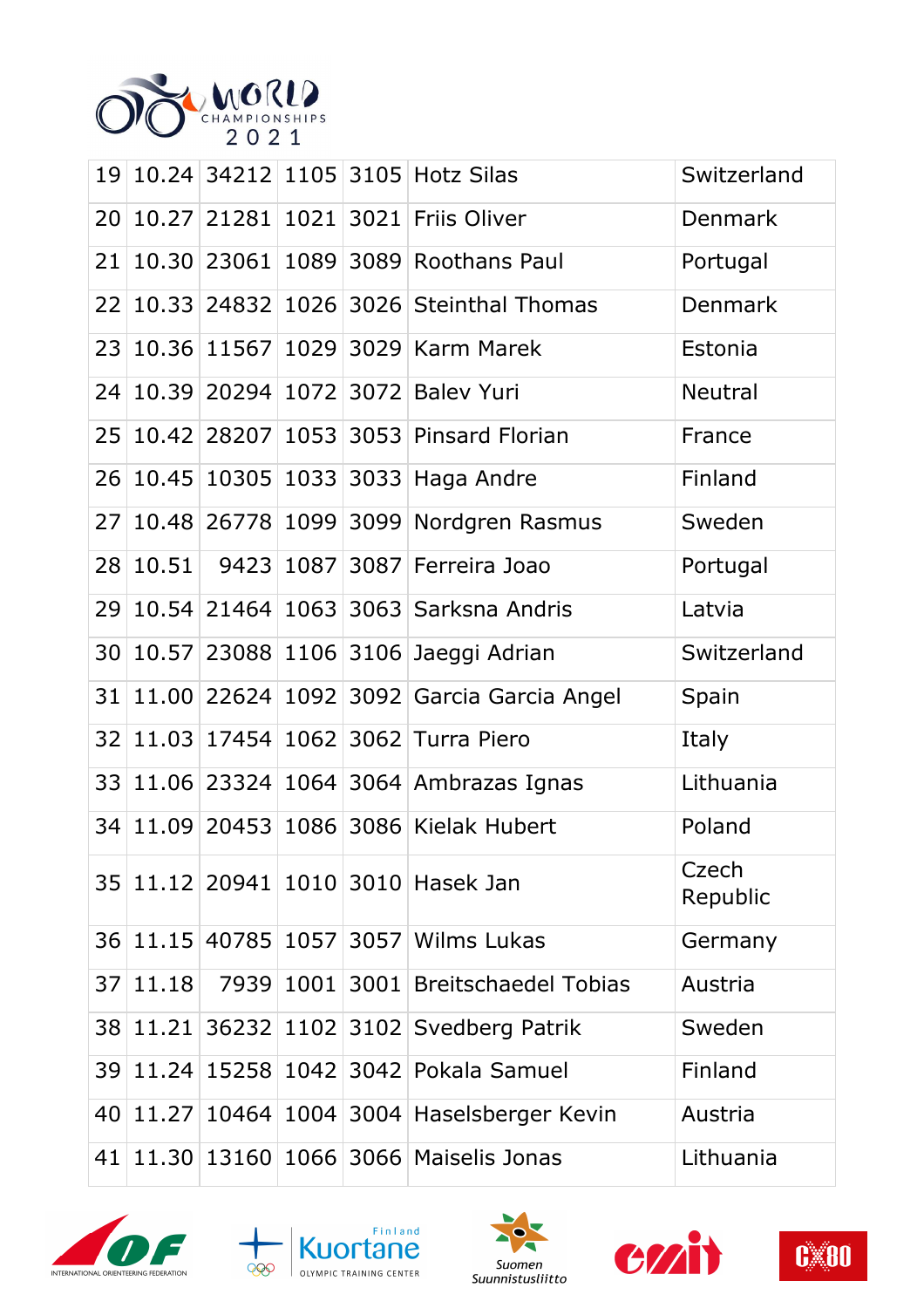

| 42 |       |                 |  | 11.33 20184 1058 3058 Bettega Fabiano          | Italy             |
|----|-------|-----------------|--|------------------------------------------------|-------------------|
| 43 |       | 11.36 17926     |  | 1007 3007 Waldmann Andreas                     | Austria           |
| 44 |       |                 |  | 11.39 19048 1097 3097 Jansson Marcus           | Sweden            |
| 45 |       |                 |  | 11.42 13106 1088 3088 Machado Davide           | Portugal          |
| 46 |       |                 |  | 11.45 23336 1049 3049 Deriaz Samson            | France            |
|    |       |                 |  | 47   11.48   10816   1011   3011   Hradil Jiri | Czech<br>Republic |
| 48 | 11.51 | 8679            |  | 1059 3059 Dallavalle Luca                      | Italy             |
| 49 | 11.54 | 12519           |  | 1038 3038 Laurila Jussi                        | Finland           |
| 50 | 11.57 | 9529            |  | 1076 3076 Foliforov Anton                      | <b>Neutral</b>    |
| 51 | 12.00 | 8027            |  | 1104 3104 Braendli Simon                       | Switzerland       |
| 52 | 12.03 | 9920            |  | 1078 3078 Glukhov Valeriy                      | <b>Neutral</b>    |
|    |       |                 |  | 53 12.06 12973 1016 3016 Ludvik Vojtech        | Czech<br>Republic |
| 54 | 12.09 |                 |  | 9660 1051 3051 Fuchs Baptiste                  | France            |
| 55 | 12.12 |                 |  | 14134 1039 3039 Niemi Pekka                    | Finland           |
| 56 |       | $12.15$   13491 |  | 1080 3080 Medvedev Grigory                     | <b>Neutral</b>    |
| 57 | 12.18 |                 |  | 7763 1008 3008 Bogar Krystof                   | Czech<br>Republic |
| 58 |       |                 |  | 12.21 10138 1079 3079 Gritsan Ruslan           | <b>Neutral</b>    |









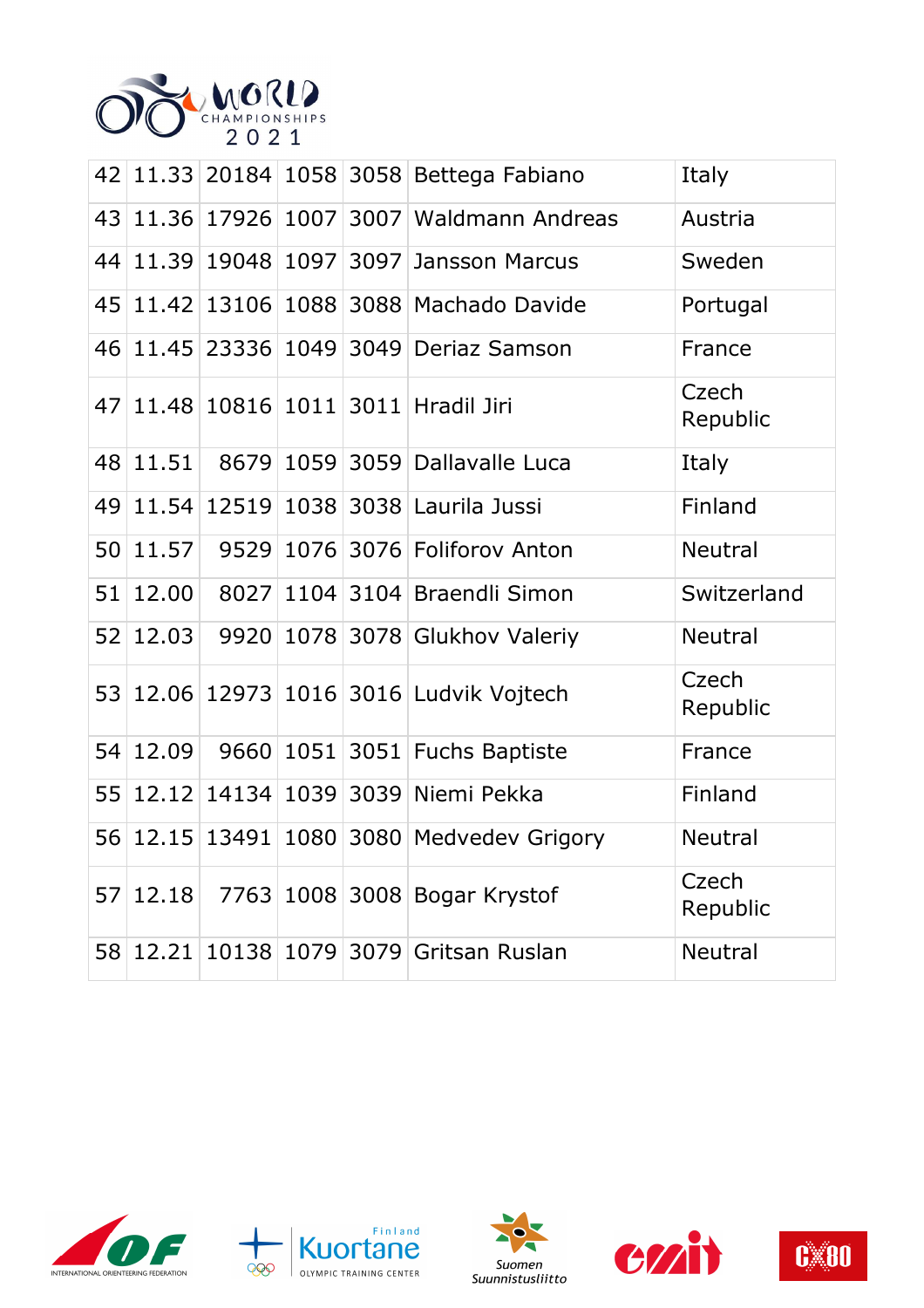

#### **WOMEN**

|     |           |                           |              | 101 09.31 27631 1096 3096 Gustafsson Karin     | Sweden            |
|-----|-----------|---------------------------|--------------|------------------------------------------------|-------------------|
|     |           |                           |              | 102 09.34 25634 1055 3055 Rudkiewicz Lucie     | France            |
|     |           |                           |              | 103 09.37 40840 1100 3100 Palm Ella            | Sweden            |
|     |           |                           |              | 104 09.40 20300 1075 3075 Dimova Alexandra     | <b>Neutral</b>    |
|     |           |                           |              | 105 09.43 20458 1067 3067 Michnovic Viktorija  | Lithuania         |
|     |           | 106 09.46 21873 1023 3023 |              | Oehlenschlaeger Nielsen<br><b>Birka</b>        | <b>Denmark</b>    |
| 107 | 09.49     |                           |              | 5839 1032 3032 Tammemae Piibe                  | Estonia           |
|     | 108 09.52 |                           |              | 25359 1046 3046 Valimaa Eveliina               | Finland           |
|     | 109 09.55 |                           |              | 5926 1103 3103 Tiderman Anna                   | Sweden            |
|     | 110 09.58 |                           |              | 1124 1056 3056 Dannowski Anke                  | Germany           |
|     | 111 10.01 |                           |              | 4535 1041 3041 Pesu Mervi                      | Finland           |
|     | 112 10.04 |                           |              | 2207 1028 3028 Hirv Eleri                      | Estonia           |
|     | 113 10.07 |                           |              | 5572 1025 3025 Splittorff Nikoline             | <b>Denmark</b>    |
|     | 114 10.10 |                           |              | 38802 1052 3052 Garcin Lou                     | France            |
|     |           |                           |              | 115 10.13 24656 1082 3082 Sukholovskaia Uliana | <b>Neutral</b>    |
|     | 116 10.16 |                           | 40 1091 3091 | Aguilera Viladomiu<br>Monica                   | Spain             |
| 117 |           |                           |              | 10.19 20101 1013 3013 Kubinova Romana          | Czech<br>Republic |
| 118 | 10.22     |                           |              | 24215 1070 3070 Umbrasaite Juste               | Lithuania         |
|     | 119 10.25 |                           |              | 4686 1077 3077 Foliforova Svetlana             | <b>Neutral</b>    |
|     | 120 10.28 |                           |              | 1986   1034   3034   Haga Antonia              | Finland           |









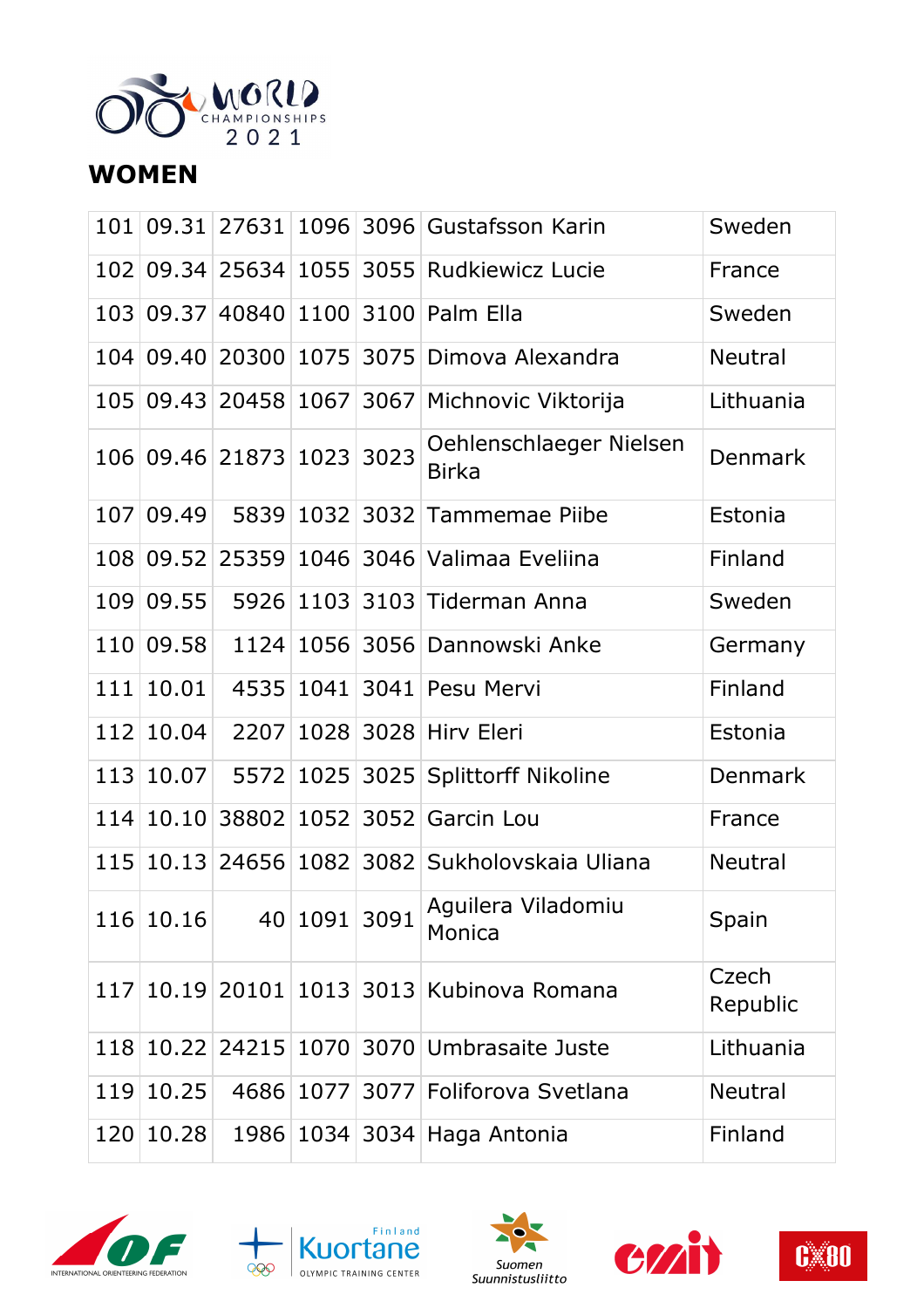

|     |           |                             |      |      | 121 10.31 37248 1017 3017 Musilova Vendula    | Czech<br>Republic |
|-----|-----------|-----------------------------|------|------|-----------------------------------------------|-------------------|
|     | 122 10.34 | 3884                        | 1068 | 3068 | Mickeviciute Juodisiene<br>Karolina           | Lithuania         |
| 123 | 10.37     | 5068                        | 1043 |      | 3043 Saarela Ruska                            | Finland           |
|     | 124 10.40 | 964                         | 1020 |      | 3020 Christoffersen Caecilie                  | <b>Denmark</b>    |
|     | 125 10.43 | 20457                       |      |      | 1048 3048 Denaix Lou                          | France            |
|     |           |                             |      |      | 126 10.46 19930 1018 3018 Novakova Katerina   | Czech<br>Republic |
| 127 | 10.49     | 5390                        |      |      | 1090 3090 Silva Ana Filipa                    | Portugal          |
|     | 128 10.52 |                             |      |      | 6568 1069 3069 Mickuviene Algirda             | Lithuania         |
| 129 | 10.55     |                             |      |      | 28486 1095 3095 Bylars Linn                   | Sweden            |
| 130 | 10.58     | 5767                        |      |      | 1083 3083 Svir Anastasiya                     | <b>Neutral</b>    |
|     |           |                             |      |      | 131 11.01 23319 1050 3050 Devillers Constance | France            |
| 132 | 11.04     | 563                         |      |      | 1073 3073 Bolshova Anastasiya                 | <b>Neutral</b>    |
|     |           |                             |      |      | 133 11.07 19395 1014 3014 Kubinova Veronika   | Czech<br>Republic |
|     |           | $134 11.10 $ 6260 1081 3081 |      |      | ShipilovaVinogradova<br>Olga                  | Neutral           |
|     | 135 11.13 |                             |      |      | 5619 1045 3045 Stengard Ingrid                | Finland           |
|     | 136 11.16 |                             |      |      | 4855 1006 3006 Reiner Marina                  | Austria           |
|     | 137 11.19 |                             |      |      | 5812 1024 3024 Soegaard Camilla               | <b>Denmark</b>    |
|     | 138 11.22 |                             |      |      | 5923 1019 3019 Tichovska Martina              | Czech<br>Republic |
|     | 139 11.25 |                             |      |      | 2064   1035   3035   Hara Marika              | Finland           |









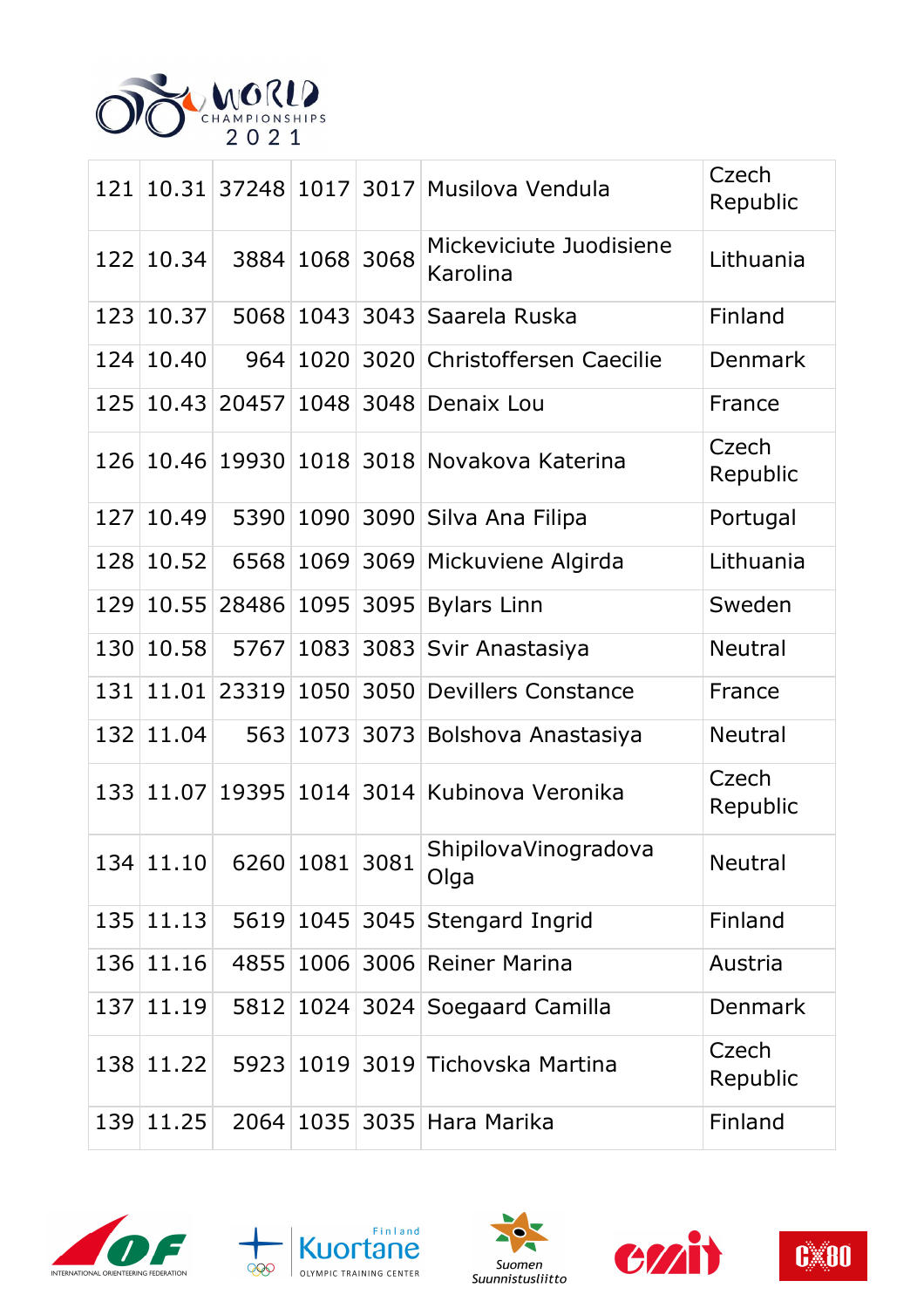

## **MEN20**

|     |           |                           |  | 201 09.32 41710 1164 3164 Shaidaiuk Nikolai            | Russian<br>Federation |
|-----|-----------|---------------------------|--|--------------------------------------------------------|-----------------------|
|     |           |                           |  | 202 09.35 41767 1136 3136 Pesu Akseli                  | Finland               |
| 203 | 09.38     | 38561                     |  | 1142 3142 Berthaud Armel                               | France                |
|     | 204 09.41 | 28481                     |  | 1112 3112 Hnilica Hannes                               | Austria               |
|     |           |                           |  | 205 09.44 41830 1117 3117 Cernik Adam                  | Czech Republic        |
|     |           |                           |  | 206   09.47   41727   1158   3158   Ivashchenko Ruslan | Russian<br>Federation |
|     |           |                           |  | 207 09.50 41781 1150 3150 Sliuzelis Mykolas            | Lithuania             |
|     |           |                           |  | 208 09.53 38439 1133 3133 Hanhijarvi Paulus            | Finland               |
|     |           | 209 09.56 25452 1124 3124 |  | Hoffmann Noah<br>Tristan                               | <b>Denmark</b>        |
|     | 210 09.59 | 40381                     |  | 1130 3130 Aaltonen Tatu                                | Finland               |
| 211 |           |                           |  | 10.02 25401 1122 3122 Wohanka Richard                  | Czech Republic        |
|     |           |                           |  | 212 10.05 34350 1167 3167 Trunin Aleksandr             | Russian<br>Federation |
|     |           |                           |  | 213 10.08 38553 1145 3145 Labarbe Logan                | France                |
|     |           |                           |  | 214 10.11 34214 1116 3116 Wieser Lukas                 | Austria               |
|     |           |                           |  | 215 10.14 41808 1177 3177 Schnyder Flurin              | Switzerland           |
|     |           |                           |  | 216 10.17 34278 1148 3148 Lukosius Nojus               | Lithuania             |
| 217 |           |                           |  | 10.20 41720 1170 3170 Lopez Plazas Cesar               | Spain                 |
|     |           | 218 10.23 25435 1126 3126 |  | Noergaard Mikkel<br><b>Brunstedt</b>                   | Denmark               |
|     |           |                           |  | 219 10.26 34261 1131 3131 Autio Wertti                 | Finland               |









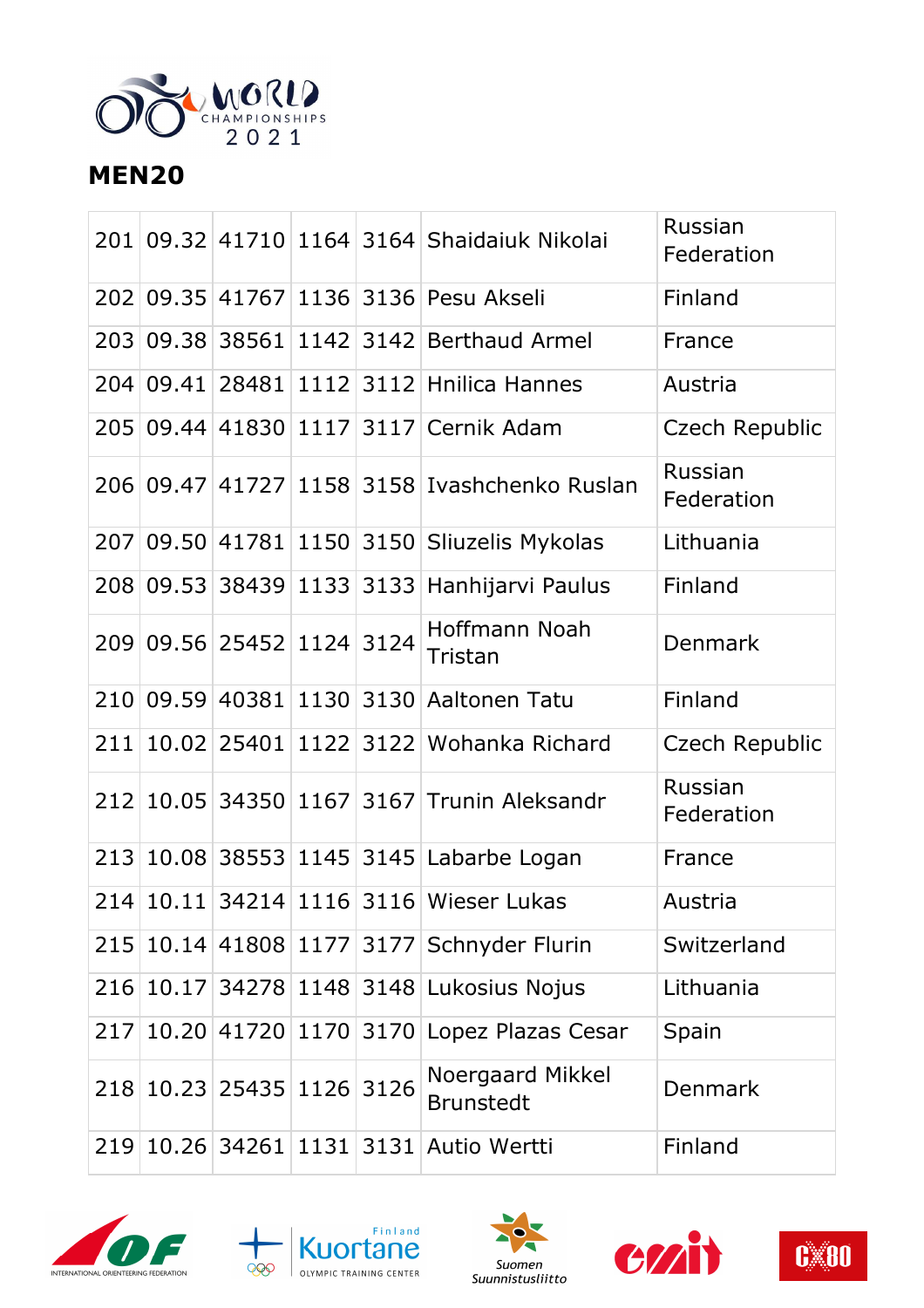

|  |                           |  | 220 10.29 41780 1159 3159 Kolomnin Leonid    | Russian<br>Federation |
|--|---------------------------|--|----------------------------------------------|-----------------------|
|  |                           |  | 221 10.32 34322 1144 3144 Demaret Joly Albin | France                |
|  |                           |  | 222 10.35 34122 1121 3121 Tuma Matej         | <b>Czech Republic</b> |
|  |                           |  | 223 10.38 27205 1129 3129 Pritsik Sander     | Estonia               |
|  |                           |  | 224 10.41 28535 1115 3115 Koffler Georg      | Austria               |
|  |                           |  | 225 10.44 34276 1152 3152 Zigilejus Vejus    | Lithuania             |
|  |                           |  | 226 10.47 33980 1162 3162 Kuznetsov Vladimir | Russian<br>Federation |
|  |                           |  | 227 10.50 41841 1173 3173 Hansson Jon        | Sweden                |
|  |                           |  | 228 10.53 41711 1165 3165 Shvedov Yaroslav   | Russian<br>Federation |
|  |                           |  | 229 10.56 38434 1134 3134 Klemettinen Simo   | Finland               |
|  |                           |  | 230 10.59 11375 1125 3125 Jorgensen Morten   | Denmark               |
|  | 231 11.02 37619 1171 3171 |  | <b>Villar Gorriz Jose</b><br>Antonio         | Spain                 |
|  |                           |  | 232 11.05 28048 1176 3176 Rieder Noah        | Switzerland           |
|  |                           |  | 233 11.08 34217 1114 3114 Illig Martin       | Austria               |
|  |                           |  | 234 11.11 28533 1139 3139 Rissanen Antti     | Finland               |
|  |                           |  | 235 11.14 25409 1154 3154 Niebielski Bartosz | Poland                |









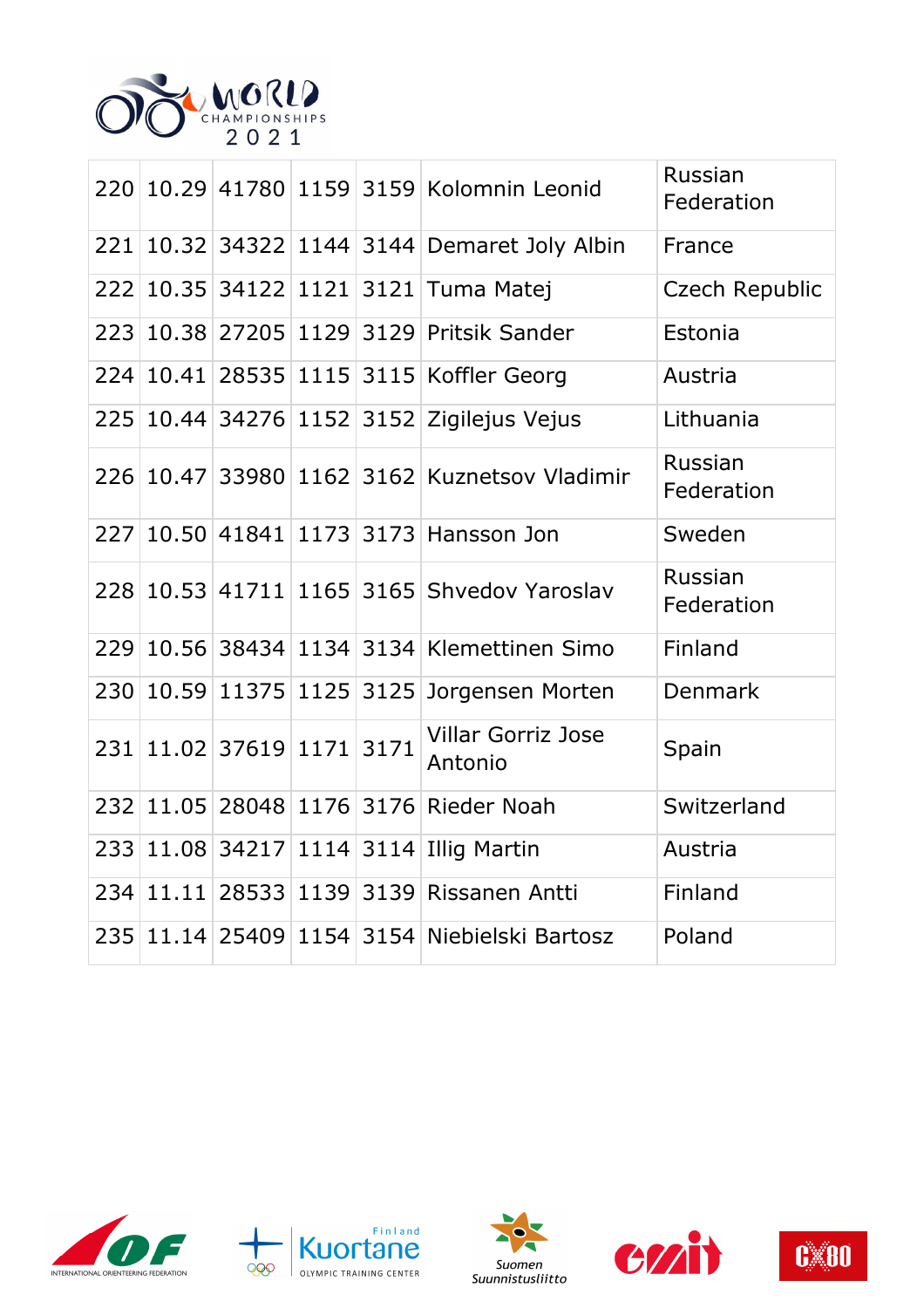

### **WOMEN20**

|     |  |  | 301 09.32 38614 1160 3160 Kruglova Anastasiia | Russian<br>Federation |
|-----|--|--|-----------------------------------------------|-----------------------|
|     |  |  | 302 09.35 38445 1140 3140 Voutilainen Lotta   | Finland               |
|     |  |  | 303 09.38 38801 1161 3161 Kupriyanova Maria   | Russian<br>Federation |
|     |  |  | 304 09.41 41779 1151 3151 Tevelyte Eidvile    | Lithuania             |
|     |  |  | 305 09.44 41766 1138 3138 Rasimus Siiri       | Finland               |
|     |  |  | 306 09.47 41829 1119 3119 Stranska Sofie      | Czech Republic        |
|     |  |  | 307 09.50 28403 1168 3168 Zhurkina Anastasia  | Russian<br>Federation |
|     |  |  | 308 09.53 34260 1137 3137 Pesu Vilma          | Finland               |
|     |  |  | 309 09.56 38564 1153 3153 Zvirblyte Ausrine   | Lithuania             |
|     |  |  | 310 09.59 38433 1132 3132 Hakkinen Pihla      | Finland               |
| 311 |  |  | 10.02 41714 1166 3166 Toporova Daria          | Russian<br>Federation |
| 312 |  |  | 10.05 38389 1172 3172 Yllan Ortiz Elena       | Spain                 |
| 313 |  |  | 10.08 27007 1120 3120 Streglova Zuzana        | Czech Republic        |
|     |  |  | 314 10.11 38554 1143 3143 Colle Lou           | France                |
|     |  |  | 315 10.14 41837 1174 3174 Palm Tilda          | Sweden                |
|     |  |  | 316 10.17 25215 1156 3156 Costa Marisa        | Portugal              |
| 317 |  |  | 10.20 27220 1128 3128 Linnus Mari             | Estonia               |
|     |  |  | 318 10.23 38563 1149 3149 Puisyte Vytene      | Lithuania             |
|     |  |  | 319 10.26 34338 1163 3163 Landgraf Ekaterina  | Russian<br>Federation |